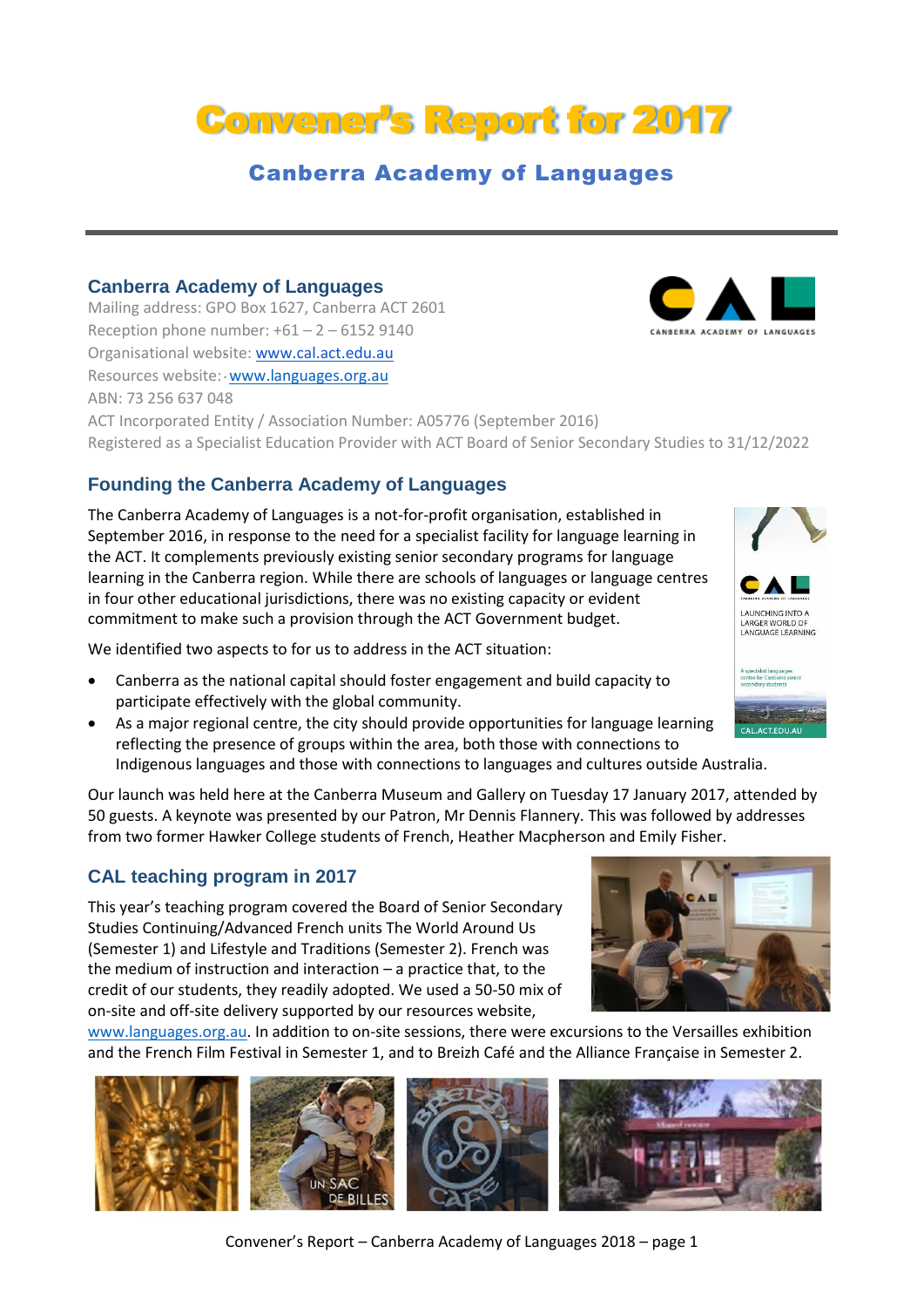Hayley and Bernadette, students in the foundation year of our programs, exemplify the qualities of learners for whom our organisation has been set up. They chose to acquire a second language and they have pursued that learning intention consistently over a number of years. They have set a path for themselves towards achieving bilingualism. They are highly motivated to engage with French language and culture.

#### **Registration of CAL and plans for 2018**

With provisional registration confirmed in mid-December 2016, it was not possible to consult widely about programs for 2017. However, our students this year were keen to complete their majors in French. They are receiving credit for their French studies and for us to pilot the delivery of programs and build a collection of online resources.

I am pleased to report that the Canberra Academy of Languages

received registration with the ACT Board of Senior Secondary Studies in September 2017 as a Specialist Education Provider, with effect until December 2022.

#### **Marketing**

We have run an active campaign throughout the year in marketing our programs. We sent information to secondary school principals and deputy principals. We advertised on the digital billboard at the Canberra Convention Centre and in The Canberra Times. I held an interview on 11 September with Victor Marillanca on 2XX. We launched a Facebook page and then ran an information evening at the Canberra Museum and Gallery (CMAG) on 14 September. Our two current students of French represented us very capably at the Community Languages Day at EPIC on Saturday 21 November 2017. We had a campaign running for three weeks (extended from two weeks booked) in November on new digital billboards in the Canberra Centre.

#### **Online presence**

On our two publicly accessible websites, [www.cal.act.edu.au](http://www.cal.act.edu.au/) for organisational information and [www.languages.org.au](http://www.languages.org.au/) for languages resources, which went online at the end of 2016, we have implemented responsive design principles so that pages are rendered dynamically to suit users' mobile and desktop devices. We also established a Facebook presence in September 2017.

The organisational website provides contact details (including a link to our Facebook page), enrolment information, news and an events calendar. The languages resources website includes information for the current French programs, such as unit outlines, term overviews, weekly modules and topic-based resources. Looking ahead to our planned future programs, it also offers links



to resources for German, Indonesian and Indigenous languages.

### **Professional networking**

In August 2016, Ros and I made a visit to the South Australian School of Languages. This was an outstanding opportunity to talk with the Principal, Lia Tedesco (who is also a national leader in languages education and a former president of the Australian Federation of Modern Language Teachers' Associations, about their philosophy and operations as a centre giving opportunities to almost 2000 students to learn the languages of their choice in Adelaide.



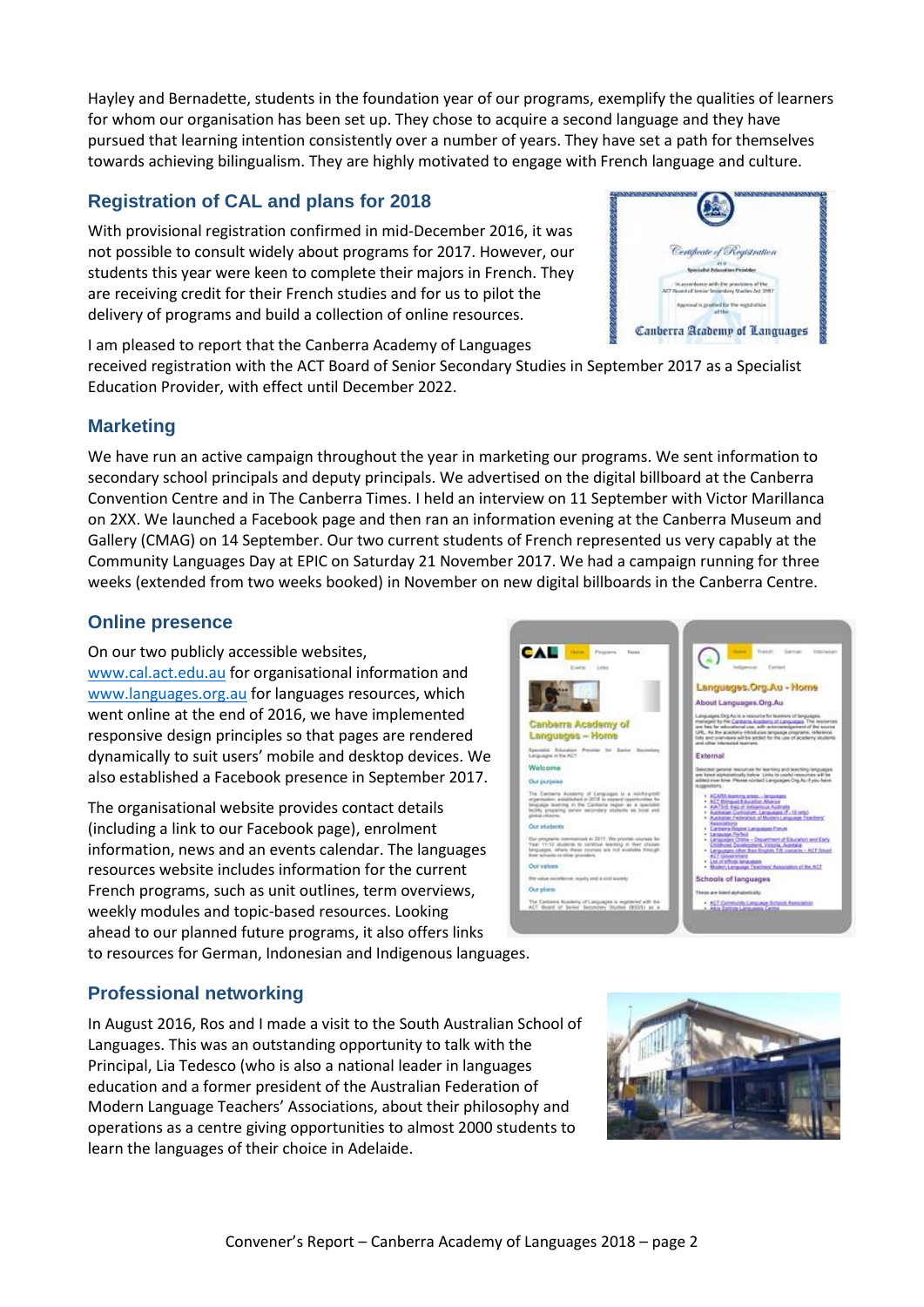The visit of a delegation of educational leaders from Guangdon Province in March of this year provided the

occasion for a seminar that Dr Fuxin Li, Principal of the Australian Contemporary School of Chinese, invited me to present on performance assessment, professional development and pedagogy. There was great interest in what is happening in these areas in the ACT and in Australia – including



Consulting with colleagues at Macquarie Primary School this year, it has been inspiring to see their work with the languages curriculum, drawing on the linguistic expertise that resides in the 40% EALD community and on the pedagogical expertise of teaching staff.

On 12 May 2017, I was pleased to sign an agreement on collaboration with the Director of the Alliance Française de Canberra, Patrice Gilles and I appreciate the work of the former Business Development Manager, Vincent Brousse, in facilitating the signing. We have complementary roles in providing opportunities





for learners of French in the Canberra region. The Canberra Academy of Languages offer courses for credit towards the ACT Senior Secondary Certificate, while the Alliance Française provides conversation classes, cultural events and DELF certification. This partnership reflects our focus on working with students, families and schools to provide expanded opportunities for language learning that complement existing programs in languages offered in the ACT.

At the 2017 AFMLTA Conference in July at Bond University, Gold Coast,

I presented the concept and plans of the Canberra Academy of Languages, and in August, Ros and I attended the annual Australian Network of Government Languages Schools (ANGLS) Conference in Adelaide. ANGLS, with specialist languages schools from five of the eight Australian education jurisdictions, was a valuable opportunity to meet and exchange insights about languages education in Australia.

#### **Course development**

A significant gap that we identified in ACT curriculum for Years 11-12 is in Indigenous languages. In July, after investigation and consultation with a reference group, I sent a proposal to ACT BSSS for course writing in this area. BSSS now has work under way on an Indigenous language and culture course, along with further community consultation. I am particularly appreciative of the time and expertise of the reference group (including colleagues at AIATSIS and ANU Linguistics), members of the Indigenous community both in the ACT and outside, members of the writing panel, and BSSS colleagues for this project.

I have also received expressions of interest from Arabic and Greek language communities about the possibility of developing senior secondary courses and have discussed future directions with them. We hope that there will be further progress on these next year.

#### **Future directions**

Looking further ahead, for the 2020 school year, we believe the ACT Government should assume responsibility for CAL's operation, to ensure continuity and equity in access to



Wiradsuri

Neumawal

Vitarioc

Gundungurra

**\*CANBERR** 

Yuin

**Dharue**